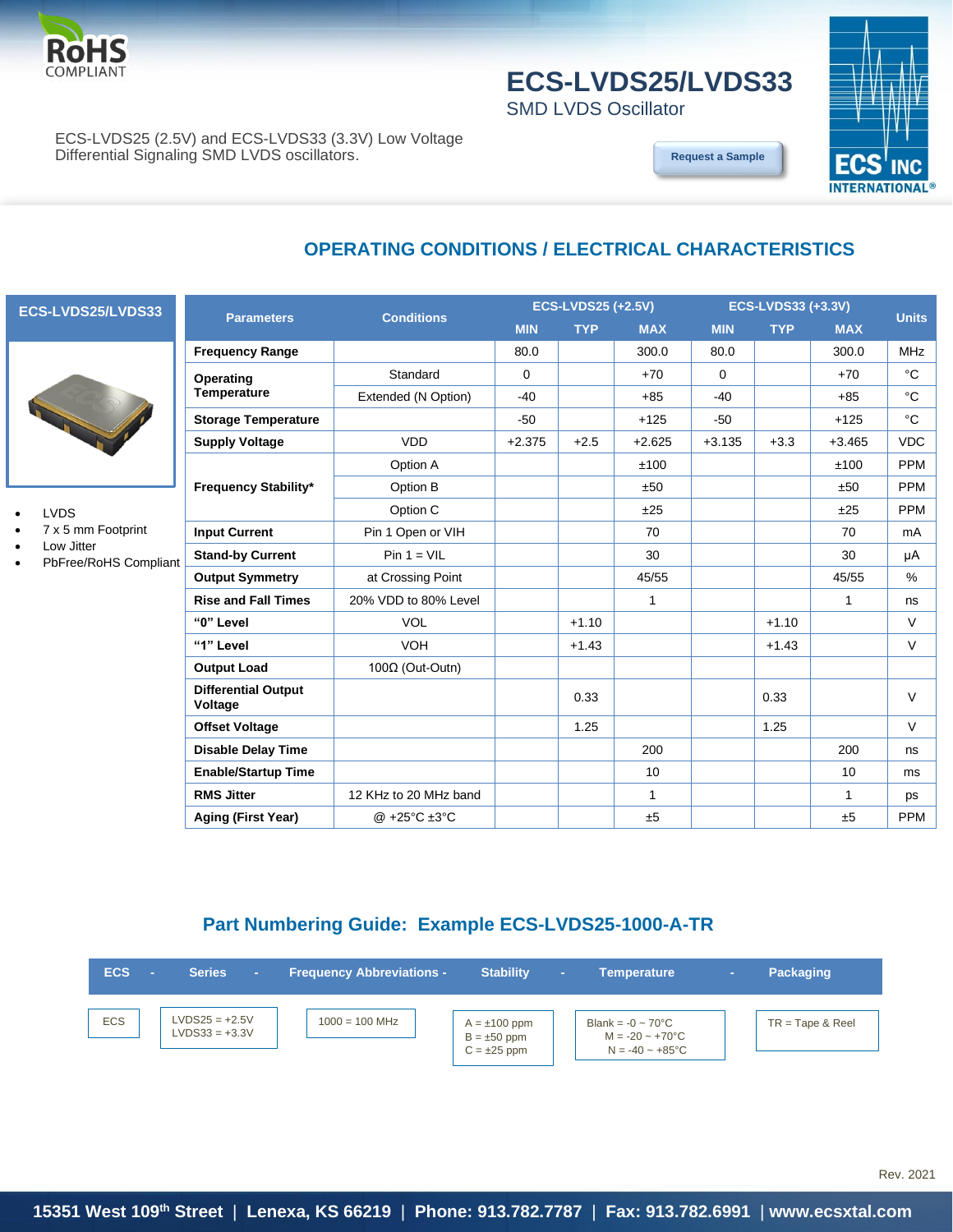

**ECS-LVDS25/LVDS33** SMD LVDS Oscillator



## **Package Dimensions (mm)**







*Figure 2) Land Pattern*

#### *Figure 1) Top, Side, and Bottom views*

| <b>Pin Connections</b> |                  |  |  |  |
|------------------------|------------------|--|--|--|
| #1                     | <b>Tri-State</b> |  |  |  |
| #2                     | N.C.             |  |  |  |
| #3                     | Ground           |  |  |  |
| #4                     | Output           |  |  |  |
| #5                     | C-Output         |  |  |  |
| #6                     | VDD              |  |  |  |

| <b>Tri-State Control Voltage</b>                                   |                |  |  |  |  |
|--------------------------------------------------------------------|----------------|--|--|--|--|
| Pad 1                                                              | Pad 4 & 5      |  |  |  |  |
| Open                                                               | Oscillation    |  |  |  |  |
| VIH 70% VDD Min                                                    | Oscillation    |  |  |  |  |
| VIL 30% VDD Max                                                    | No Oscillation |  |  |  |  |
| Note: Internal Crystals oscillation to be halted (Pin #1 =<br>VIL) |                |  |  |  |  |

### **Frequency Abbreviations**

| <b>FREQUENCY</b><br><b>MHz</b> | <b>CODE</b> |  |  |
|--------------------------------|-------------|--|--|
| 100 000                        | 1000        |  |  |
| 106 250                        | 1062.5      |  |  |
| 125 000                        | 1250        |  |  |
| 156 250                        | 1562.5      |  |  |
| 200 000                        | 2000        |  |  |



*Figure 3) Suggested Reflow Profile*